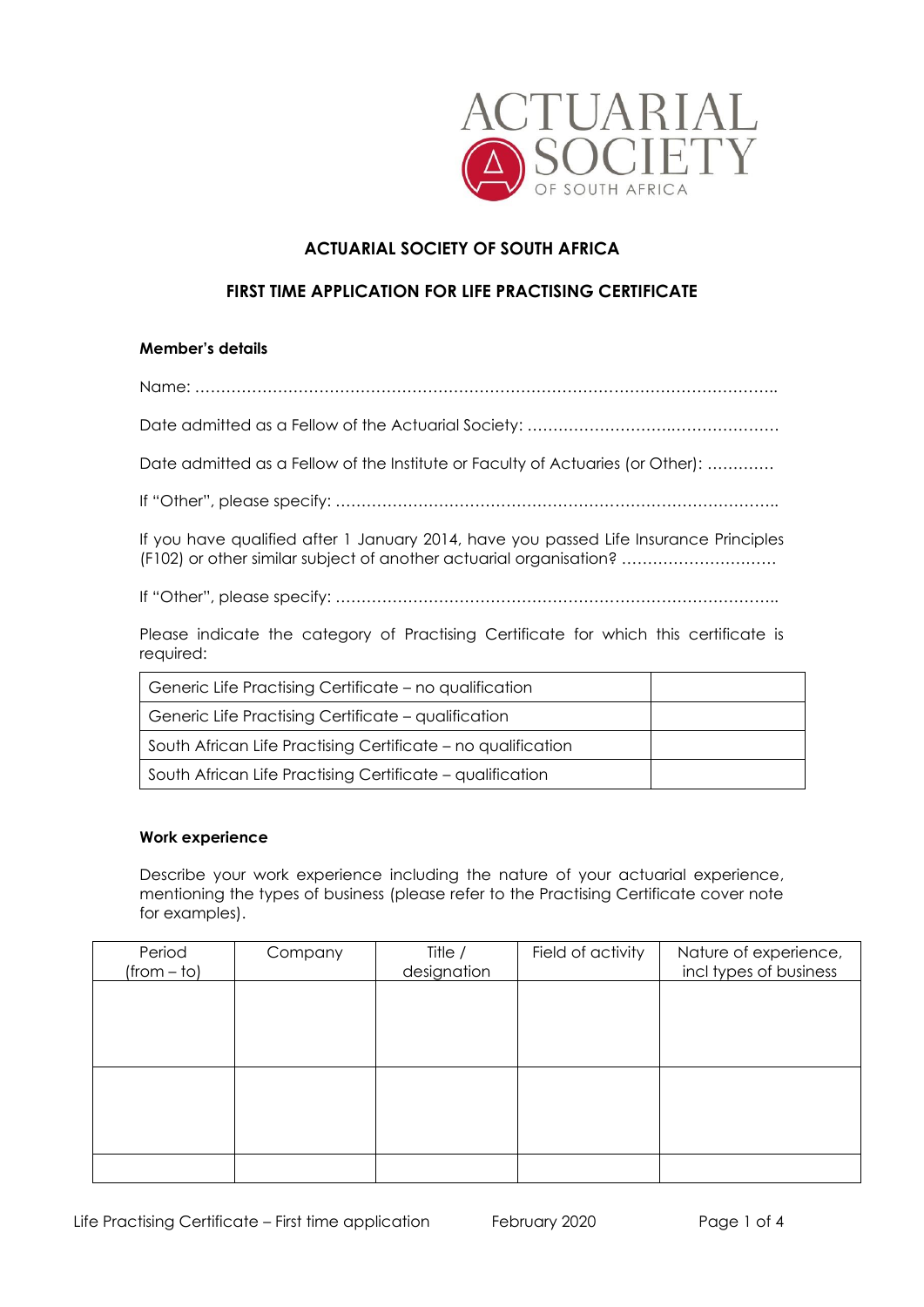| Do you have at least five years' work experience?                                                                                  |     | No. |
|------------------------------------------------------------------------------------------------------------------------------------|-----|-----|
| Were at least 3 of these 5 years post-qualification as a Fellow member<br>of a professional actuarial body?                        |     | No. |
| Were at least 3 of these 5 years spent doing relevant work and working<br>closely with a Head of Actuarial Function or equivalent? | Yes | Nο  |
| If "yes" – please provide the name(s) of the actuary (ies):                                                                        |     |     |
| Were at least 3 years of the experience within the last five years?                                                                | Yes | No. |
| Do you have at least one year's relevant work experience (obtained in the<br>last three years) in the Republic of South Africa?    |     | Nο  |

## **CPD requirements**

I have complied with the minimum CPD requirements each year for at least the last five years.

### **Appropriate person questionnaire**

| Have you been found guilty of unprofessional conduct in terms of the<br>disciplinary procedures of the Institute / Faculty of Actuaries, the Actuarial<br>Society of South Africa or any other IAA member organisation?                                                                                         | Yes  | No. |
|-----------------------------------------------------------------------------------------------------------------------------------------------------------------------------------------------------------------------------------------------------------------------------------------------------------------|------|-----|
| Have you been convicted of any serious offence by any court?<br>(Excludes any offence committed when you were under 18 years, unless<br>committed within the last 10 years, any road traffic offence in respect of<br>which a fine was levied; or any political offence for which amnesty has<br>been granted.) | Yes. | No. |
| Have you or any life office with which you have been associated as an<br>actuary been subject to legal or ombudsman proceedings where your<br>involvement has been questioned?                                                                                                                                  | Yes  | No. |
| Have you been removed by any financial services regulator as not being<br>fit and proper to act in another approved statutory role?                                                                                                                                                                             | Yes  | No. |
| Has any regulatory authority raised any professional or actuarial conduct<br>issues with you?                                                                                                                                                                                                                   | Yes  | No. |

Please supply further details where indicated "Yes" above.

…………………………………………………………………………………………..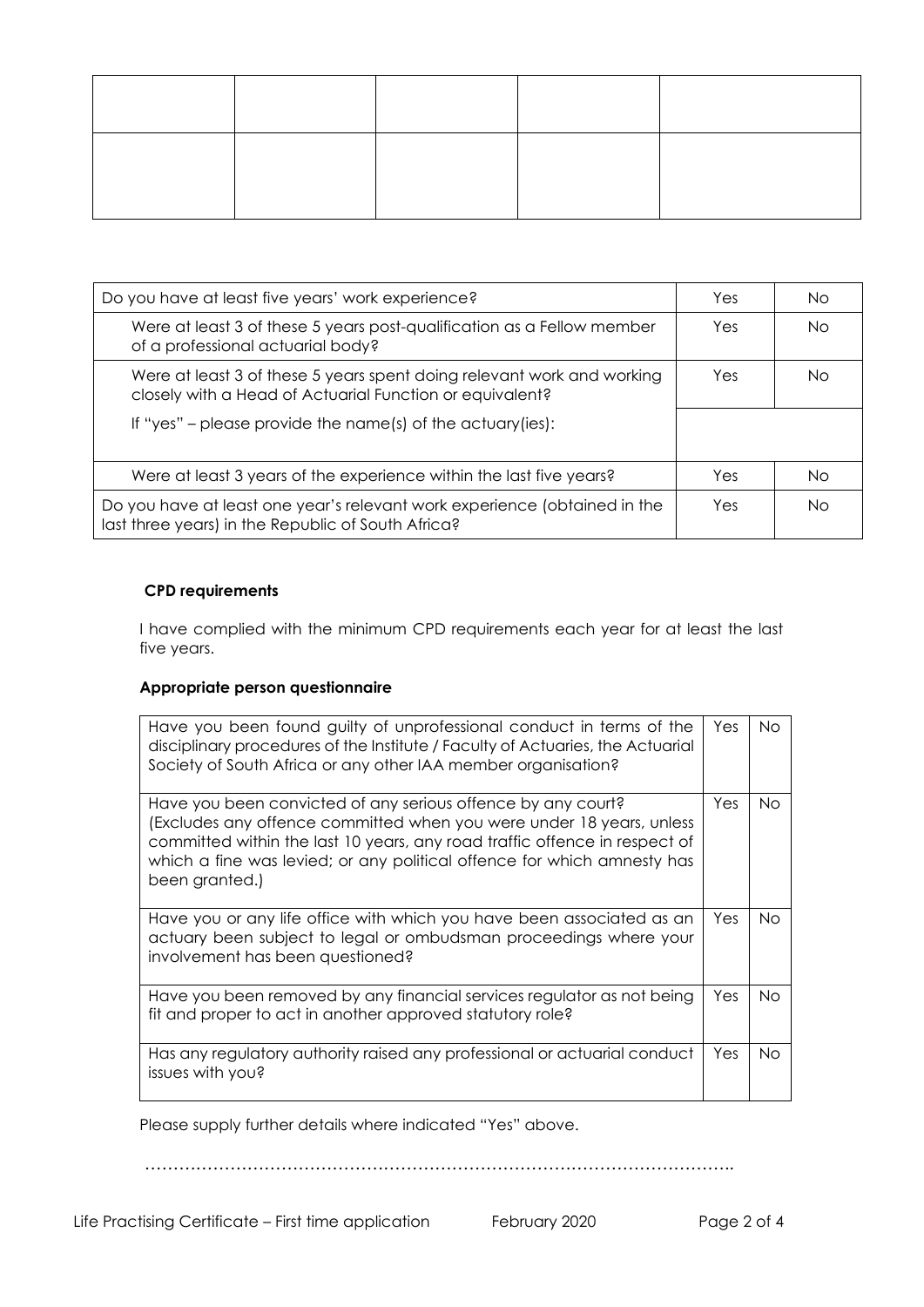……………………………………………………………………………………………

……………………………………………………………………………………………

### **Certification**

I certify that:

- In my opinion, I have the necessary knowledge, skills and experience to carry out the professional duties required of a Head of Actuarial Function (or equivalent for Generic Practising Certificate's).
- I have read and understand the Code of Professional Conduct.
- I have read and understand the Actuarial Society of South Africa advisory practice notes and standards of actuarial practice relating to life assurance.
- I am fully aware of the obligations and duties of a Head of Actuarial Function (or equivalent).
- I am employed by a Registered Service Provider (RSP), or am registered as an RSP myself. [\(http://www.actuarialsociety.org.za/Professionalresources/Professionalmatters/Em](http://www.actuarialsociety.org.za/Professionalresources/Professionalmatters/Employerrelations.aspx) [ployerrelations.aspx\)](http://www.actuarialsociety.org.za/Professionalresources/Professionalmatters/Employerrelations.aspx)
- I have sufficient time and resources to act in the reserved roles for which the PC will be used.

For Generic PCs

• I have read and understand local legislation in the territories in which I intend to practise.

For South African PCs

• I have read and understand the applicable regulatory requirements such as the Insurance Act, other relevant acts, regulations and directives.

#### **Annexures**

I attached the following annexures:

Annexure A – CPD Records for the last 3 years (including both verifiable and developmental hours or statements regarding compliance with Outcomes Based CPD in accordance with requirements). For hours-based CPD, the applicant should also include a comment explaining the relevance of the CPD experience and what he/she has done to maintain and develop relevant skills for the role of the Head of the Actuarial Function (or equivalent for Generic Practising Certificate's).

Annexure B – letter(s) of support from Head of Actuarial Function (or equivalent) with whom I have worked closely

Annexure C – response to questions in Appendix A of the Life Assurance Practising Certificate Requirements